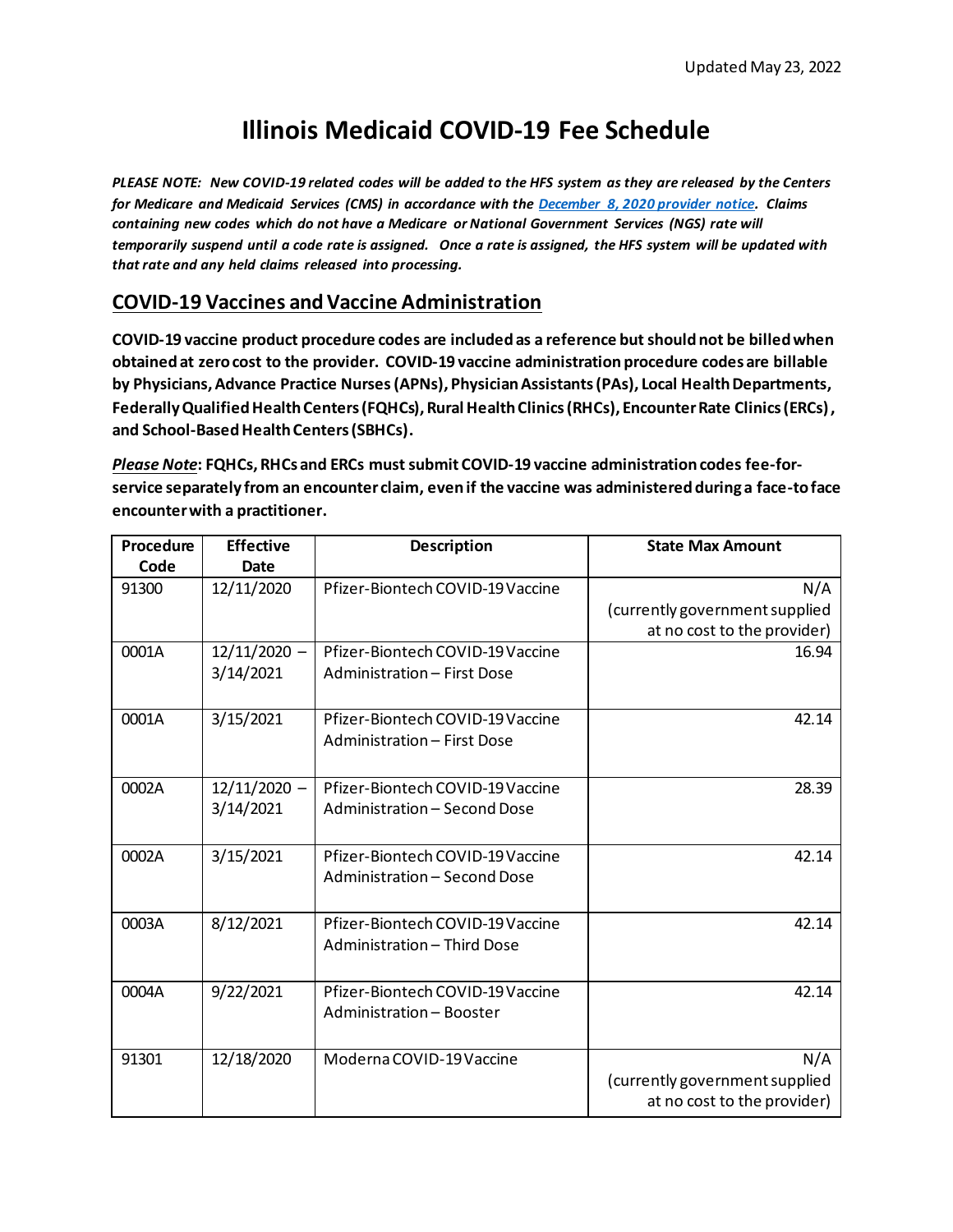| 0011A | $12/18/2020 -$<br>3/14/2021 | Moderna COVID-19 Vaccine<br>Administration - First Dose                                       | 16.94                                                                |
|-------|-----------------------------|-----------------------------------------------------------------------------------------------|----------------------------------------------------------------------|
| 0011A | 3/15/2021                   | Moderna COVID-19 Vaccine<br>Administration - First Dose                                       | 42.14                                                                |
| 0012A | $12/18/2020 -$<br>3/14/2021 | Moderna COVID-19 Vaccine<br>Administration - Second Dose                                      | 28.39                                                                |
| 0012A | 3/15/2021                   | Moderna COVID-19 Vaccine<br>Administration - Second Dose                                      | 42.14                                                                |
| 0013A | 8/12/2021                   | Moderna COVID-19 Vaccine<br>Administration - Third Dose                                       | 42.14                                                                |
| 91303 | 2/27/2021                   | Janssen (Johnson & Johnson) COVID-<br>19 Vaccine                                              | N/A<br>(currently government supplied<br>at no cost to the provider) |
| 0031A | $2/27/2021 -$<br>3/14/2021  | Janssen (Johnson & Johnson) COVID-<br>19 Vaccine Administration - Single<br>Dose              | 28.39                                                                |
| 0031A | 3/15/2021                   | Janssen (Johnson & Johnson) COVID-<br>19 Vaccine Administration - Single<br>Dose              | 42.14                                                                |
| 0034A | 10/20/2021                  | Janssen (Johnson & Johnson) COVID-<br>19 Vaccine Administration - Booster                     | 42.14                                                                |
| 91305 | 1/3/2022                    | Pfizer-BioNTech Covid-19 Vaccine<br>Pre-Diluted (Gray Cap)                                    | N/A<br>(currently government supplied<br>at no cost to the provider) |
| 0051A | 1/3/2022                    | Pfizer-BioNTech Covid-19 Vaccine<br>Pre-Diluted (Gray Cap)<br>Administration - First dose     | 41.80                                                                |
| 0052A | 1/3/2022                    | Pfizer-BioNTech Covid-19 Vaccine<br>Pre-Diluted (Gray Cap)<br>Administration - Second dose    | 41.80                                                                |
| 0053A | 1/3/2022                    | Pfizer-BioNTech Covid-19 Vaccine<br>Pre-Diluted (Gray Cap)<br>Administration - Third dose     | 41.80                                                                |
| 0054A | 1/3/2022                    | Pfizer-BioNTech Covid-19 Vaccine<br>Pre-Diluted (Gray Cap)<br><b>Administration - Booster</b> | 41.80                                                                |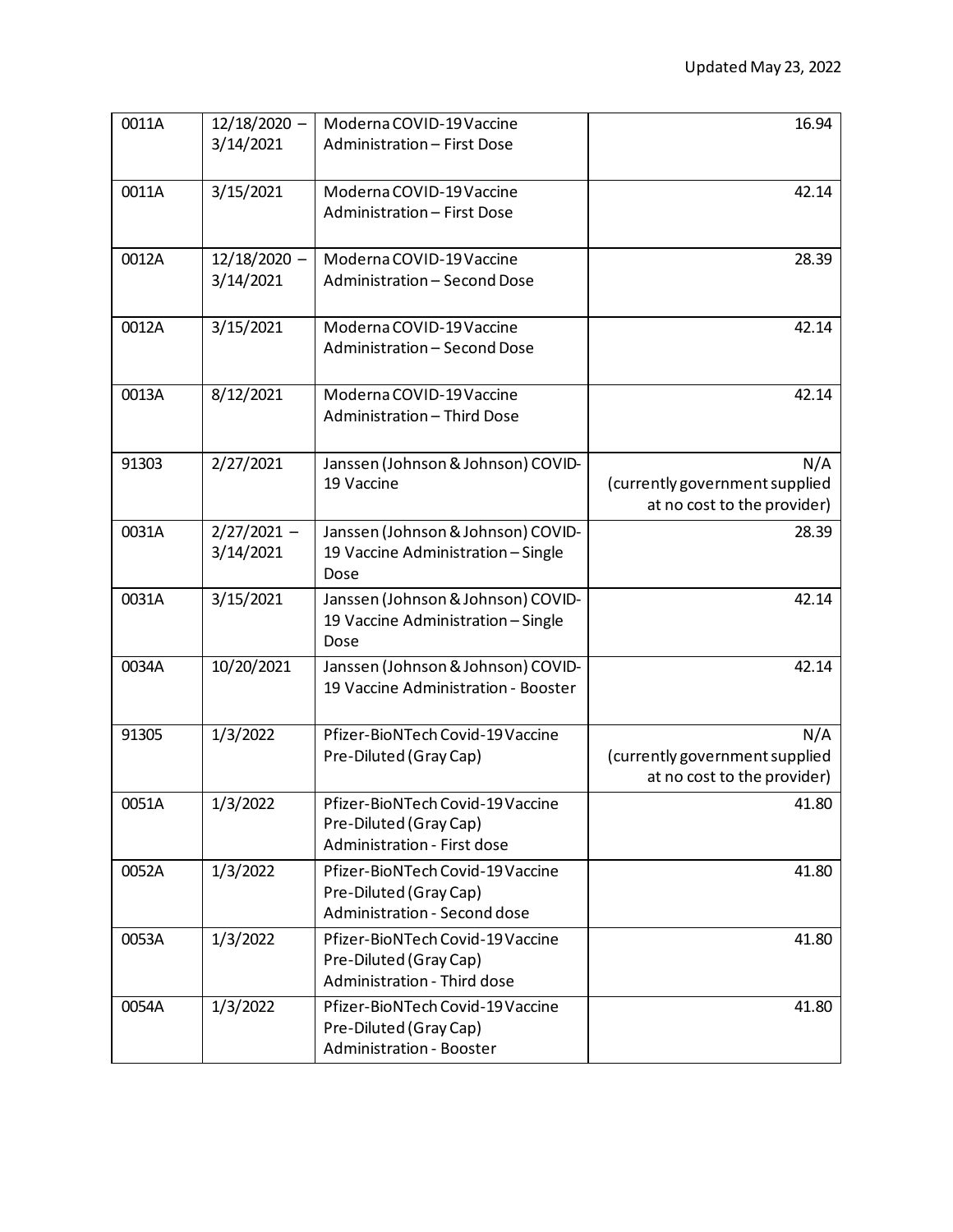| 91306 | 10/20/2021 | Moderna COVID-19 Vaccine (Low<br>Dose)                                                                                                                                                                                                                          | N/A<br>(currently government supplied<br>at no cost to the provider) |
|-------|------------|-----------------------------------------------------------------------------------------------------------------------------------------------------------------------------------------------------------------------------------------------------------------|----------------------------------------------------------------------|
| 0064A | 10/20/2021 | Moderna COVID-19 Vaccine Low<br>Dose Administration - Booster                                                                                                                                                                                                   | 42.14                                                                |
| 91307 | 10/29/2021 | Pfizer-BioNTech COVID-19 Pediatric<br>Vaccine                                                                                                                                                                                                                   | N/A<br>(currently government supplied<br>at no cost to the provider) |
| 0071A | 10/29/2021 | Pfizer-BioNTech COVID-19 Pediatric<br>Vaccine - Administration - First dose                                                                                                                                                                                     | 42.14                                                                |
| 0072A | 10/29/2021 | Pfizer-BioNTech COVID-19 Pediatric<br>Vaccine - Administration - Second<br>dose                                                                                                                                                                                 | 42.14                                                                |
| 0073A | 01/03/2022 | Pfizer-BioNTech Covid-19 Pediatric<br>Vaccine (Orange Cap) -<br>Administration - Third dose                                                                                                                                                                     | 41.80                                                                |
| 91309 | 3/29/2022  | Moderna COVID-19 Vaccine (Blue<br>Cap) 50MCG/0.5ML (Booster)                                                                                                                                                                                                    | N/A<br>(currently government supplied<br>at no cost to the provider) |
| 0094A | 3/29/2022  | Moderna COVID-19 Vaccine (Blue<br>Cap) 50MCG/0.5ML Administration -<br><b>Booster</b>                                                                                                                                                                           | 42.14                                                                |
| M0201 | 6/8/2021   | <b>COVID-19 Vaccine Administration</b><br>Inside a Patient's Home<br><b>Note:</b> please see the HFS 7/2/21<br>provider notice for information;<br>however, per CMS billing of this<br>code is no longer limited to once per<br>DOS, per home effective 8/24/21 | 37.05                                                                |

## **Vaccine Counseling**

**Billable by Local Health Departments, Physicians, Advance Practice Nurses(APNs), Physician Assistants (PAs), and School-Based Health Centers (SBHCs). Intended to provide reimbursementfor the additional time needed for parental/caregiver counseling and informed consentfor the COVID-19 vaccination of children ages 5 through 20. \****Note***: this code is** *not billable as a telehealth service*

| Procedure | <b>Effective</b> | Ages     | <b>Description</b>                                  | <b>State</b>  |
|-----------|------------------|----------|-----------------------------------------------------|---------------|
| Code      | <b>Date</b>      |          |                                                     | <b>Max</b>    |
|           |                  |          |                                                     | <b>Amount</b> |
| 99402     | 10/29/2021       | $5 - 20$ | Preventive medicine counseling and/or risk factor   | 30.00         |
|           |                  |          | reduction intervention(s) provided to an individual |               |
|           |                  |          | (separate procedure); approximately 30 min.         |               |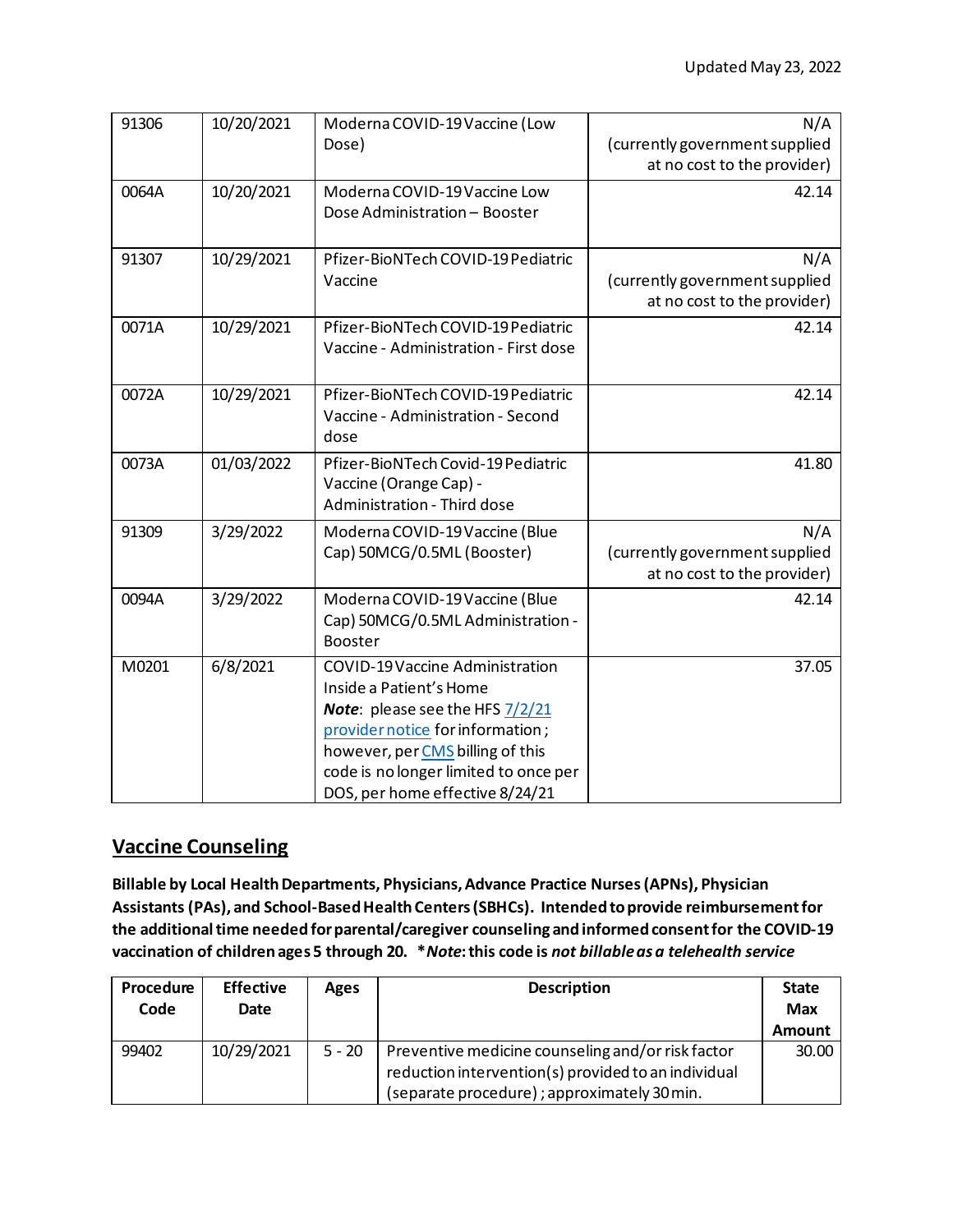# **Virtual Healthcare/Telehealth Expansion**

**Billable by Local Health Departments, Physicians, Advance Practice Nurses(APNs), and Physician Assistants (PAs) – including physicians, APNs, and PAs rendering the service in a Federally Qualified Health Center (FQHC), Rural Health Clinic (RHC), Encounter Rate Clinic (ERC), or School Based Health Center (SBHC):**

\**Note*: all virtual healthcare/telehealth codes must be billed with place of service 02 and GT modifier

| Procedure | <b>Effective</b> | <b>Description</b>                                                                                                         |               |
|-----------|------------------|----------------------------------------------------------------------------------------------------------------------------|---------------|
| Code      | <b>Date</b>      |                                                                                                                            | <b>Max</b>    |
|           |                  |                                                                                                                            | <b>Amount</b> |
| G0406     | 3/9/2020         | Follow-up inpatient consultation, limited, physicians typically                                                            | 39.17         |
|           |                  | spend 15 minutes communicating with the patient via<br>telehealth                                                          |               |
| G0407     | 3/9/2020         | Follow-up inpatient consultation, intermediate, physicians                                                                 | 72.13         |
|           |                  | typically spend 25 minutes communicating with the patient                                                                  |               |
|           |                  | via telehealth                                                                                                             |               |
| G0408     | 3/9/2020         | Follow-up inpatient consultation, complex, physicians typically                                                            | 103.70        |
|           |                  | spend 35 minutes communicating with the patient via                                                                        |               |
|           |                  | telehealth                                                                                                                 |               |
| G0425     | 3/9/2020         | Telehealth consultation, emergency department or initial                                                                   | 100.35        |
|           |                  | inpatient, typically 30 minutes communicating with the                                                                     |               |
| G0426     | 3/9/2020         | patient via telehealth                                                                                                     | 136.14        |
|           |                  | Telehealth consultation, emergency department or initial<br>inpatient, typically 50 minutes communicating with the         |               |
|           |                  | patient via telehealth                                                                                                     |               |
| G0427     | 3/9/2020         | Telehealth consultation, emergency department or initial                                                                   | 201.99        |
|           |                  | inpatient, typically 70 minutes or more communicating with                                                                 |               |
|           |                  | the patient via telehealth                                                                                                 |               |
| G2010     | 3/9/2020         | Remote evaluation of recorded video and/or images                                                                          | 9.24          |
|           |                  | submitted by an established patient (e.g., store and forward),                                                             |               |
|           |                  | including interpretation with follow-up with the patient within                                                            |               |
|           |                  | 24 business hours, not originating from a related e/m service<br>provided within the previous 7 days nor leading to an e/m |               |
|           |                  | service or procedure within the next 24 hours or soonest                                                                   |               |
|           |                  | available appointment                                                                                                      |               |
| G2012     | 3/9/2020         | Brief communication technology-based service, e.g. virtual                                                                 | 13.19         |
|           |                  | check-in, by a physician or other qualified health care                                                                    |               |
|           |                  | professional who can report evaluation and management                                                                      |               |
|           |                  | services, provided to an established patient, not originating                                                              |               |
|           |                  | from a related e/m service provided within the previous 7                                                                  |               |
|           |                  | days nor leading to an e/m service or procedure within the                                                                 |               |
|           |                  | next 24 hours or soonest available appointment; 5-10 minutes<br>of medical discussion                                      |               |
|           |                  |                                                                                                                            |               |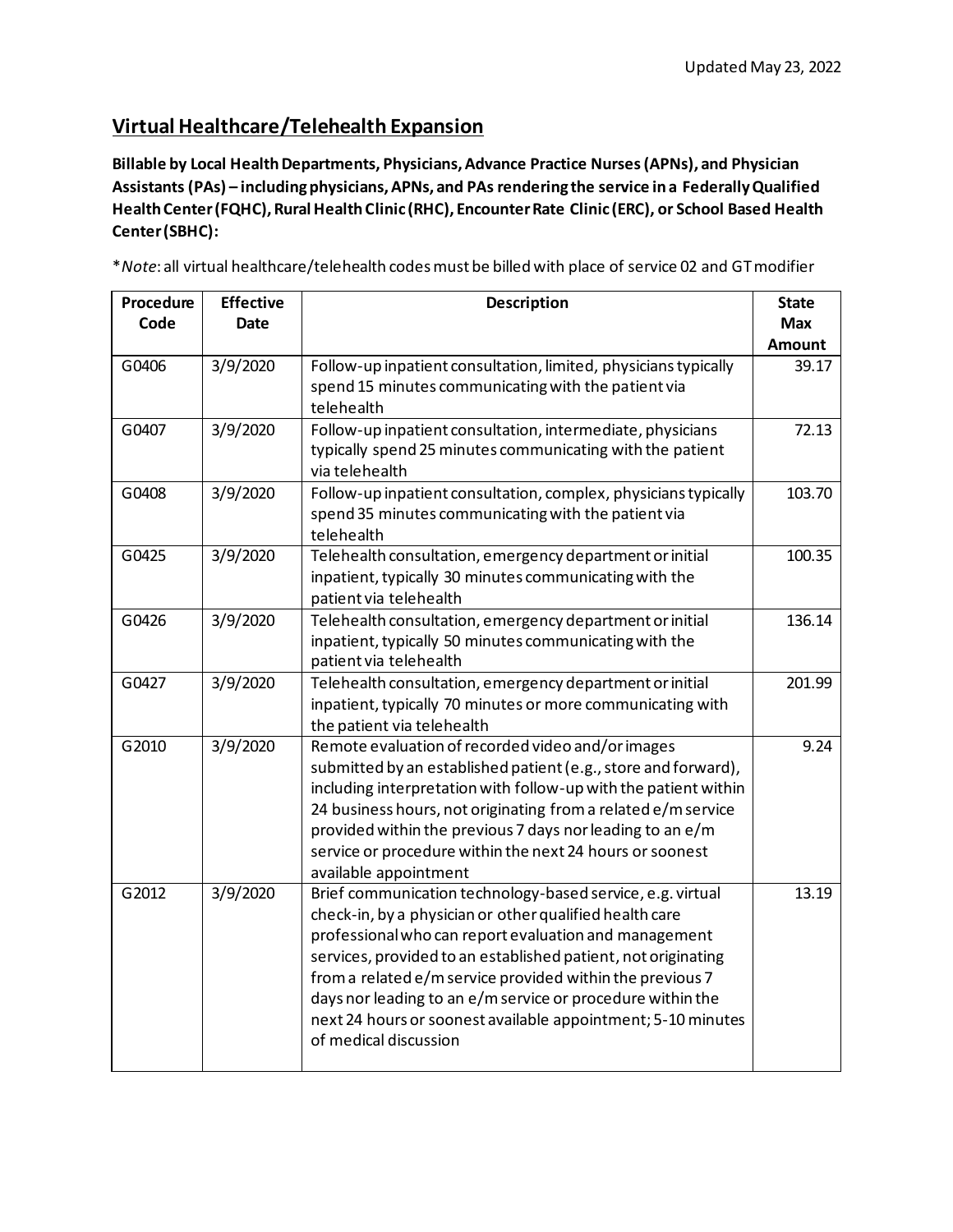| G2061 | $3/9/2020 -$ | Qualified nonphysician healthcare professional online           | 12.10 |
|-------|--------------|-----------------------------------------------------------------|-------|
|       | 12/31/2020   | assessment, for an established patient, for up to seven days,   |       |
|       |              | cumulative time during the 7 days; 5-10 minutes                 |       |
| G2062 | $3/9/2020 -$ | Qualified nonphysician healthcare professional online           | 21.37 |
|       | 12/31/2020   | assessment service, for an established patient, for up to seven |       |
|       |              | days, cumulative time during the 7 days; 11-20 minutes          |       |
| G2063 | $3/9/2020 -$ | Qualified nonphysician qualified healthcare professional        | 33.14 |
|       | 12/31/2020   | assessment service, for an established patient, for up to seven |       |
|       |              | days, cumulative time during the 7 days; 21 or more minutes     |       |
| G2250 | 1/1/2021     | Remote assessment of recorded video and/or images               | 9.24  |
|       |              | submitted by an established patient (e.g., store and forward),  |       |
|       |              | including interpretation with follow-up with the patient within |       |
|       |              | 24 business hours, not originating from a related service       |       |
|       |              | provided within the previous 7 days nor leading to a service or |       |
|       |              | procedure within the next 24 hours or soonest available         |       |
|       |              | appointment                                                     |       |
| G2251 | 1/1/2021     | Brief communication technology-based service, e.g. virtual      | 13.05 |
|       |              | check-in, by a qualified health care professional who cannot    |       |
|       |              | report evaluation and management services, provided to an       |       |
|       |              | established patient, not originating from a related service     |       |
|       |              | provided within the previous 7 days nor leading to a service or |       |
|       |              | procedure within the next 24 hours or soonest available         |       |
|       |              | appointment; 5-10 minutes of clinical discussion                |       |
| G2252 | 1/1/2021     | Brief communication technology-based service, e.g. virtual      | 25.14 |
|       |              | check-in, by a physician or other qualified health care         |       |
|       |              | professional who can report evaluation and management           |       |
|       |              | services, provided to an established patient, not originating   |       |
|       |              | from a related e/m service provided within the previous 7       |       |
|       |              | days nor leading to an e/m service or procedure within the      |       |
|       |              | next 24 hours or soonest available appointment; 11-20           |       |
|       |              | minutes of medical discussion                                   |       |
| 98970 | 1/1/2021     | Qualified nonphysician health care professional online digital  | 11.36 |
|       |              | assessment and management, for an established patient, for      |       |
|       |              | up to 7 days, cumulative time during the 7 days; 5-10 min.      |       |
| 98971 | 1/1/2021     | Qualified nonphysician health care professional online digital  | 20.31 |
|       |              | assessment and management, for an established patient, for      |       |
|       |              | up to 7 days, cumulative time during the 7 days; 11-20 min.     |       |
| 98972 | 1/1/2021     | Qualified nonphysician health care professional online digital  | 32.41 |
|       |              | assessment and management, for an established patient, for      |       |
|       |              | up to 7 days, cumulative time during the 7 days; 21+ min.       |       |
| 99421 | 3/9/2020     | Online Digital Evaluation and Management Service, for an        | 13.19 |
|       |              | established patient, for up to 7 days, cumulative time during   |       |
|       |              | the 7 days; 5-10 minutes                                        |       |
|       |              |                                                                 |       |
| 99422 | 3/9/2020     | Online Digital Evaluation and Management Service, for an        | 27.14 |
|       |              | established patient, for up to 7 days, cumulative time during   |       |
|       |              | the 7 days; 11-20 minutes                                       |       |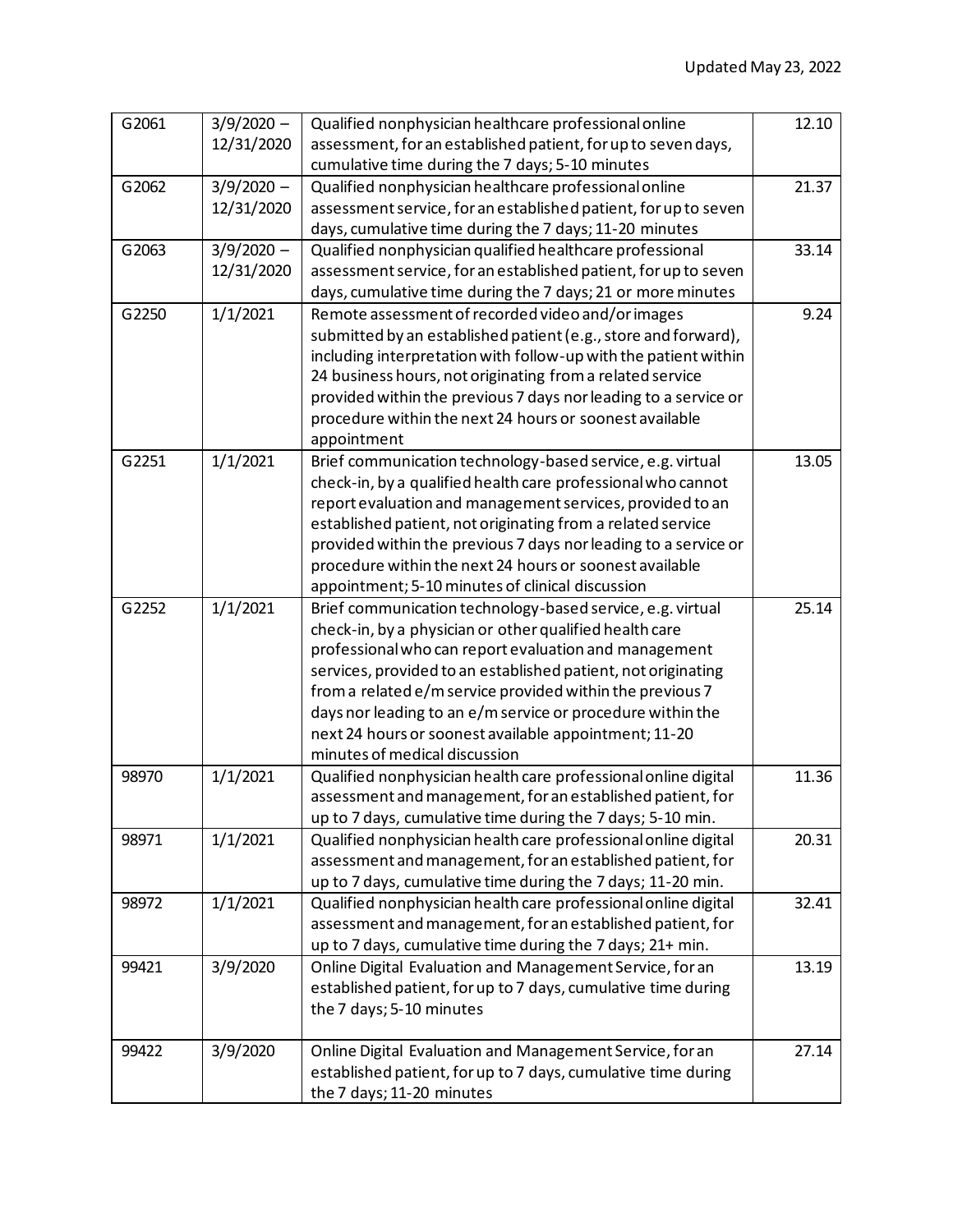| 99423 | 3/9/2020 | Online Digital Evaluation and Management Service, for an      | 43.23 |
|-------|----------|---------------------------------------------------------------|-------|
|       |          | established patient, for up to 7 days, cumulative time during |       |
|       |          | the 7 days; 21 or more minutes                                |       |
|       |          |                                                               |       |

**Please Note:** Evaluation and management services rendered by Physicians, Advance Practice Nurses, and Physician Assistants to new or existing patients using audio only telephonic equipment may be billed as a distant site telehealth service so long as the E/M service is of an amount and nature that would be sufficient to meet the key components of a face-to-face encounter. In this scenario, the claim must be submitted with Place of Service (POS) 02 and modifier GT appended to the applicable procedure code.

If an audio only telephonic interaction cannot meet key components of a face-to-face encounter, the provider may instead seek reimbursement for virtual check-in services using CPT code G2012. FQHCs/RHCs/ERCs will be reimbursed at the above rates (not their medical encounter rate) for virtual check-in and E-visit codes. Virtual check-in and e-visit/online portal services must be submitted fee-forservice without the T1015 encounter code.

# **Virtual Healthcare/Teledentistry Expansion**

#### **Billable by Dentists:**

| Procedure<br>Code | <b>Effective</b><br>Date | <b>Description</b>                                                                               | <b>State</b><br><b>Max</b> |
|-------------------|--------------------------|--------------------------------------------------------------------------------------------------|----------------------------|
| D9995             | 3/9/2020                 | Teledentistry, synchronous; real-time encounter                                                  | <b>Amount</b><br>13.19     |
| D9996             | 3/9/2020                 | Teledentistry asynchronous; information stored and forwarded<br>to dentist for subsequent review | 9.24                       |

**Note:** The above codes must be billed in addition to D0140, with place of service 02. Do not include the GT modifier.

## **COVID-19 Antibody Treatment and Administration**

**COVID-19 antibody product procedure codes are included as a reference but should not be billed when obtained at zero cost to the provider. Only Q0247 was previously practitioner-purchased until it became unauthorized effective April 5, 2022.** 

**Antibody treatment administration codes are billable by Physicians, Advance Practice Nurses(APNs), and Physician Assistants(PAs). Federally Qualified Health Centers (FQHCs), Rural Health Clinics (RHCs), and Encounter Rate Clinics (ERCs) may bill antibody treatment administration codes as detail codes with an encounter claim.** 

**\*\*Hospitals may bill the antibody treatment administration codes marked with a double asterisk (\*\*) using revenue code 0771. Reimbursement is based on DRG (inpatient setting) or EAPG (outpatient setting) methodology.**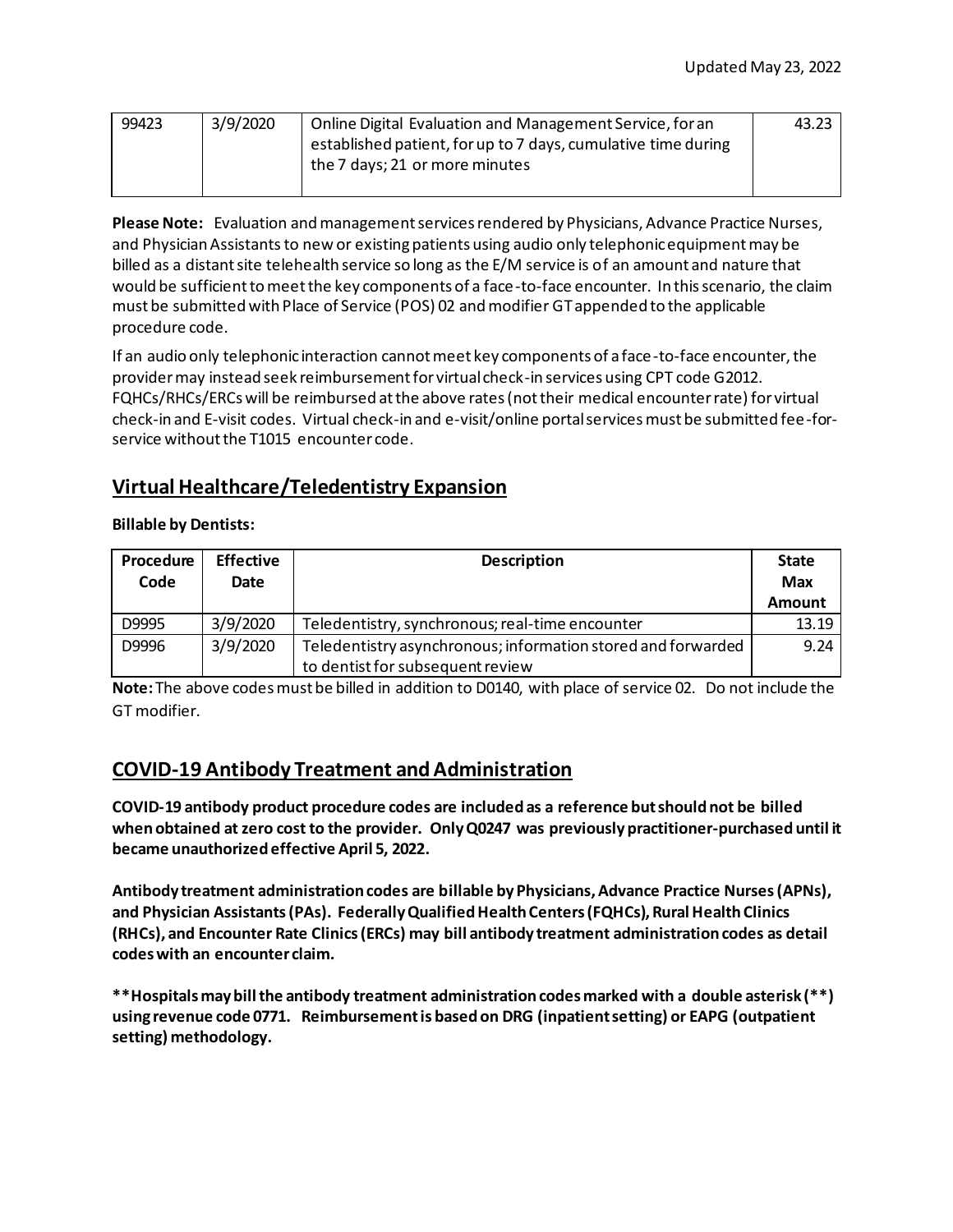| Procedure<br>Code | <b>Effective Date</b> | <b>Description &amp; Labeler Name</b>                                    | <b>State Max Amount</b>                                        |
|-------------------|-----------------------|--------------------------------------------------------------------------|----------------------------------------------------------------|
| Q0220             | 12/8/2021             | Tixagev and Cilgav, 300mg                                                | N/A                                                            |
|                   |                       |                                                                          | (currently government supplied                                 |
|                   |                       |                                                                          | at no cost to the provider)                                    |
| M0220             | 12/8/2021             | Injection, Tixagevimab and                                               | 150.50                                                         |
|                   |                       | Cilgavimab, for the pre-exposure                                         |                                                                |
|                   |                       | prophylaxis only, for certain adults                                     |                                                                |
|                   |                       | and pediatric individuals (12 years                                      |                                                                |
|                   |                       | of age and older weighing at least                                       |                                                                |
|                   |                       | 40kg) with no known sars-cov-2                                           |                                                                |
|                   |                       | exposure, who either have                                                |                                                                |
|                   |                       | moderate to severely compromised                                         |                                                                |
|                   |                       | immune systems or for whom                                               |                                                                |
|                   |                       | vaccination with any available<br>covid-19 vaccine is not                |                                                                |
|                   |                       |                                                                          |                                                                |
|                   |                       | recommended due to a history of<br>severe adverse reaction to a covid-   |                                                                |
|                   |                       | 19 vaccine(s) and/or covid-19                                            |                                                                |
|                   |                       | vaccine component(s), includes                                           |                                                                |
|                   |                       | injection and post administration                                        |                                                                |
|                   |                       | monitoring                                                               |                                                                |
| Q0221             | 2/24/2022             | Injection, Tixagevimab and                                               | N/A                                                            |
|                   |                       | Cilgavimab, for the pre-exposure                                         | (currently government supplied                                 |
|                   |                       | prophylaxis only, for certain adults                                     | at no cost to the provider)                                    |
|                   |                       | and pediatric individuals (12 years                                      |                                                                |
|                   |                       | of age and older weighing at least                                       |                                                                |
|                   |                       | 40kg) with no known sars-cov-2                                           |                                                                |
|                   |                       | exposure, who either have                                                |                                                                |
|                   |                       | moderate to severely compromised                                         |                                                                |
|                   |                       | immune systems or for whom                                               |                                                                |
|                   |                       | vaccination with any available                                           |                                                                |
|                   |                       | covid-19 vaccine is not                                                  |                                                                |
|                   |                       | recommended due to a history of                                          |                                                                |
|                   |                       | severe adverse reaction to a covid-                                      |                                                                |
|                   |                       | 19 vaccine(s) and/or covid-19                                            |                                                                |
|                   |                       | vaccine component(s), 600 mg                                             |                                                                |
| M0221**           | 12/8/2021             | Injection, Tixagevimab and                                               | ** Billable only by hospitals on<br>the 837I. Reimbursed using |
|                   |                       | Cilgavimab, for the pre-exposure<br>prophylaxis only, for certain adults |                                                                |
|                   |                       | and pediatric individuals (12 years                                      | EAPG methodology.                                              |
|                   |                       | of age and older weighing at least                                       |                                                                |
|                   |                       | 40kg) with no known sars-cov-2                                           |                                                                |
|                   |                       | exposure, who either have                                                |                                                                |
|                   |                       | moderate to severely compromised                                         |                                                                |
|                   |                       | immune systems or for whom                                               |                                                                |
|                   |                       | vaccination with any available                                           |                                                                |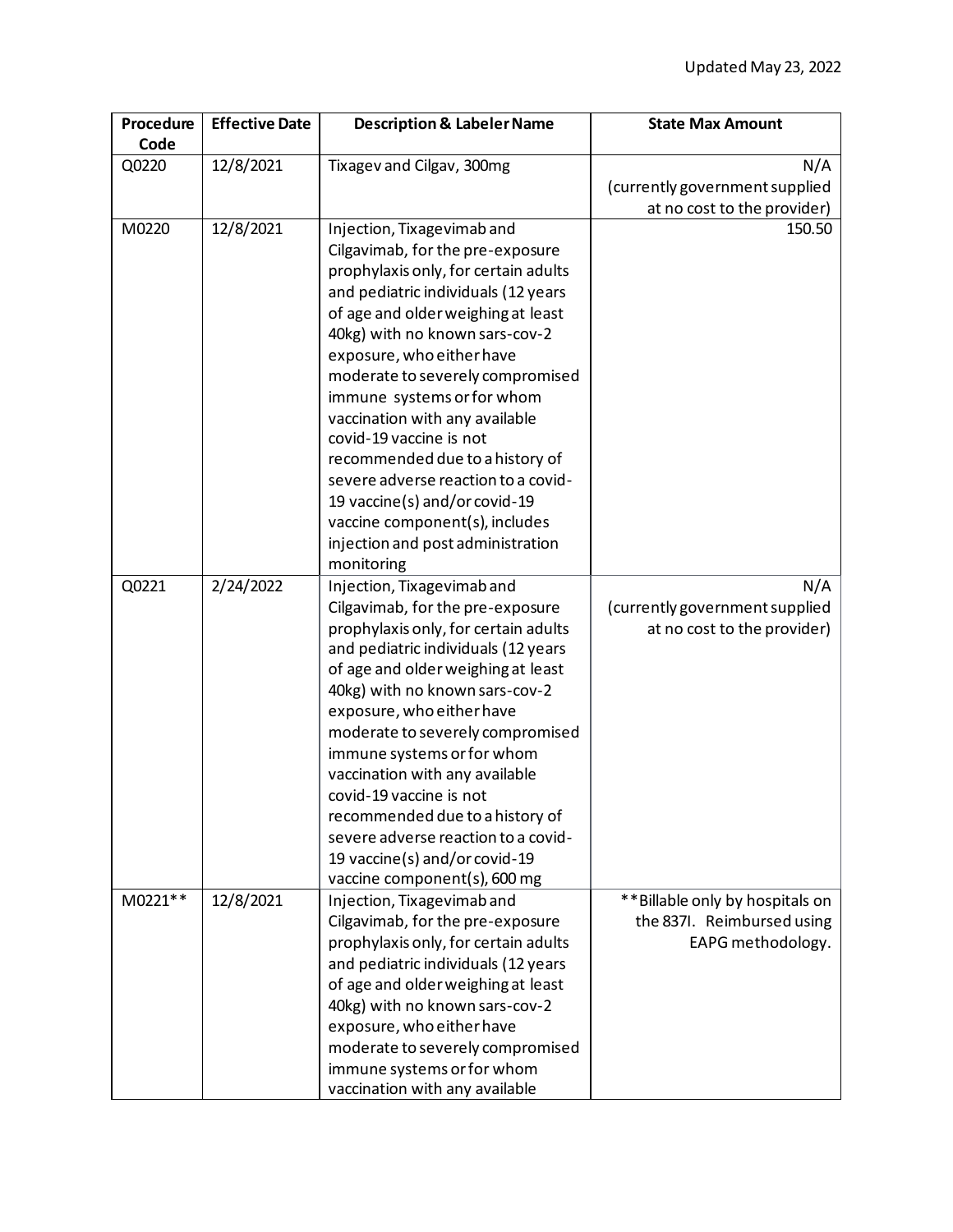|         |                             | covid-19 vaccine is not<br>recommended due to a history of<br>severe adverse reaction to a covid-<br>19 vaccine(s) and/or covid-19<br>vaccine component(s), includes<br>injection and post administration<br>monitoring in the home or<br>residence; this includes a<br>beneficiary's home that has been<br>made provider-based to the<br>hospital during the covid-19 public<br>health emergency |                                                                                            |
|---------|-----------------------------|---------------------------------------------------------------------------------------------------------------------------------------------------------------------------------------------------------------------------------------------------------------------------------------------------------------------------------------------------------------------------------------------------|--------------------------------------------------------------------------------------------|
| Q0222   | 2/11/2022                   | Injection, Bebtelovimab, 175 mg                                                                                                                                                                                                                                                                                                                                                                   | N/A<br>(currently government supplied<br>at no cost to the provider)                       |
| M0222   | 2/11/2022                   | Intravenous injection,<br>Bebtelovimab, includes injection<br>and post administration monitoring                                                                                                                                                                                                                                                                                                  | 350.50                                                                                     |
| M0223** | 2/11/2022                   | Intravenous injection,<br>Bebtelovimab, includes injection<br>and post administration monitoring<br>in the home or residence; this<br>includes a beneficiary's home that<br>has been made provider-based to<br>the hospital during the covid-19<br>public health emergency                                                                                                                        | ** Billable only by hospitals on<br>the 837I. Reimbursed using<br>EAPG methodology.        |
| Q0243   | $11/21/2020 -$<br>1/23/2022 | Casirivimab and Imdevimab, 2400<br>mg (Regeneron)                                                                                                                                                                                                                                                                                                                                                 | N/A<br>(currently government supplied<br>at no cost to the provider)                       |
| M0243** | $5/6/2021 -$<br>1/23/2022   | Intravenous infusion, Casirivimab<br>and Imdevimab, includes infusion<br>and post administration monitoring<br>(Regeneron)                                                                                                                                                                                                                                                                        | 450.00<br>**Hospitals billing on the 837I<br>will be reimbursed using EAPG<br>methodology. |
| M0244** | $5/6/2021 -$<br>1/23/2022   | Intravenous infusion or<br>subcutaneous injection, Casirivimab<br>and Imdevimab includes infusion or<br>injection, and post administration<br>monitoring in the home or<br>residence; this includes a<br>beneficiary's home that has been<br>made provider-based to the<br>hospital during the covid-19 public<br>health emergency                                                                | ** Billable only by hospitals on<br>the 837I. Reimbursed using<br>EAPG methodology.        |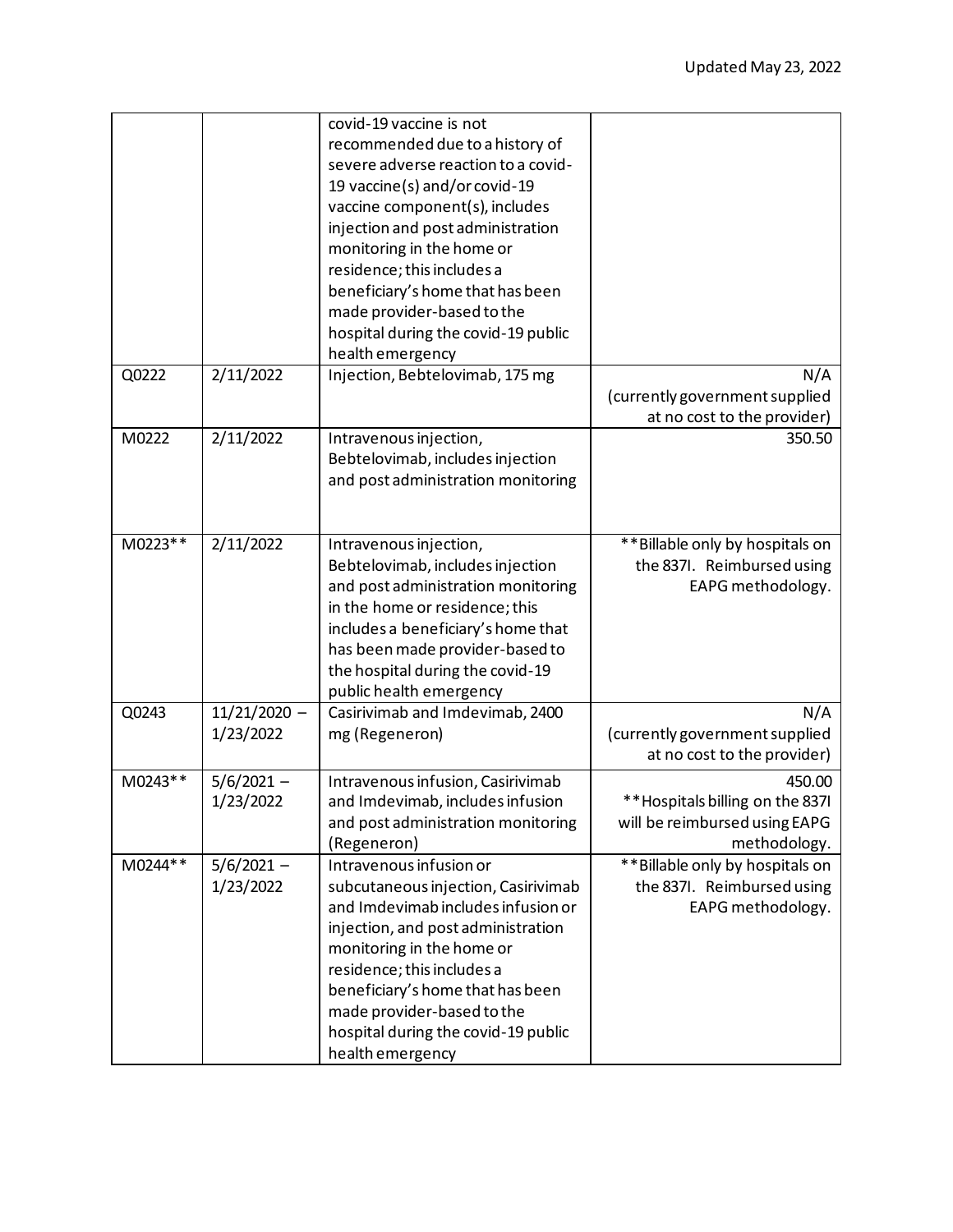| Q0245   | $2/9/2021 -$  | Injection, Bamlanivimab and           | N/A                              |
|---------|---------------|---------------------------------------|----------------------------------|
|         | 1/23/2022     | Etesevimab, 2100 mg (Eli Lilly)       | (currently government supplied   |
|         |               |                                       | at no cost to the provider)      |
| M0245   | $5/6/2021 -$  | Intravenous infusion, Bamlanivimab    | 450.00                           |
|         | 1/23/2022     | and Etesevimab, includes infusion     |                                  |
|         |               | and post administration monitoring    |                                  |
|         |               | (Eli Lilly)                           |                                  |
| M0246** | $5/6/2021 -$  | Intravenous infusion, Bamlanivimab    | ** Billable only by hospitals on |
|         | 1/23/2022     | and Etesevimab, includes infusion     | the 837I. Reimbursed using       |
|         |               | and post administration monitoring    | EAPG methodology.                |
|         |               | in the home or residence; this        |                                  |
|         |               | includes a beneficiary's home that    |                                  |
|         |               | has been made provider-based to       |                                  |
|         |               | the hospital during the covid-19      |                                  |
|         |               | public health emergency               |                                  |
| Q0247   | $10/1/2021 -$ | Injection, Sotrovimab, 500 mg         | 2394.00                          |
|         | 4/4/2022      |                                       |                                  |
|         |               |                                       |                                  |
| M0247   | $7/1/2021 -$  | Intravenous infusion, Sotrovimab,     | 450.00                           |
|         | 4/4/2022      | includes infusion and post            |                                  |
|         |               | administration monitoring             |                                  |
| M0248** | $5/26/2021 -$ | Intravenous infusion, Sotrovimab,     | **Billable only by hospitals on  |
|         | 4/4/2022      | includes infusion and post            | the 837I. Reimbursed using       |
|         |               | administration monitoring in the      | EAPG methodology.                |
|         |               | home or residence; this includes a    |                                  |
|         |               | beneficiary's home that has been      |                                  |
|         |               | made provider-based to the            |                                  |
|         |               | hospital during the covid-19 public   |                                  |
|         |               | health emergency                      |                                  |
| Q0249   | 6/24/2021     | Injection, Tocilizumab, for           | N/A                              |
|         |               | hospitalized adults and pediatric     | (currently government supplied   |
|         |               | patients (2 years of age and older)   | at no cost to the provider)      |
|         |               | with covid-19 who are receiving       |                                  |
|         |               | systemic corticosteroids and require  |                                  |
|         |               | supplemental oxygen, non-invasive     |                                  |
|         |               | or invasive mechanical ventilation,   |                                  |
|         |               | or extracorporeal membrane            |                                  |
|         |               | oxygenation (ECMO) only, 1 mg         |                                  |
| M0249** | 6/24/2021     | Intravenous infusion, Tocilizumab,    | ** Billable only by hospitals on |
|         |               | for hospitalized adults and pediatric | the 837I. Reimbursed using DRG   |
|         |               | patients (2 years of age and older)   | methodology.                     |
|         |               | with covid-19 who are receiving       |                                  |
|         |               | systemic corticosteroids and require  |                                  |
|         |               | supplemental oxygen, non-invasive     |                                  |
|         |               | or invasive mechanical ventilation,   |                                  |
|         |               | or extracorporeal membrane            |                                  |
|         |               | oxygenation (ECMO) only, includes     |                                  |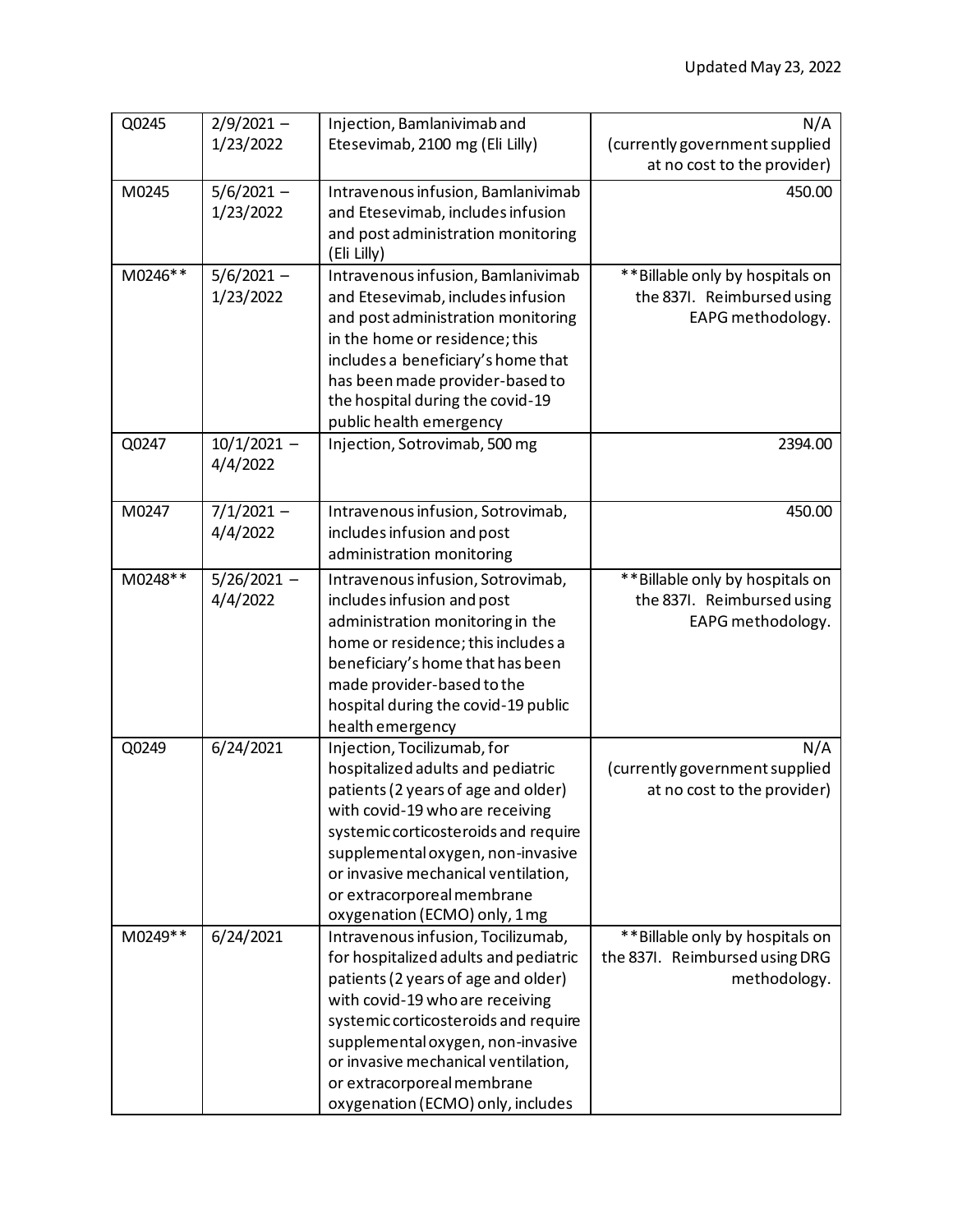|         |           | infusion and post administration<br>monitoring, first dose                                                                                                                                                                                                                                                                                                                                                  |                                                                                   |
|---------|-----------|-------------------------------------------------------------------------------------------------------------------------------------------------------------------------------------------------------------------------------------------------------------------------------------------------------------------------------------------------------------------------------------------------------------|-----------------------------------------------------------------------------------|
| M0250** | 6/24/2021 | Intravenous infusion, Tocilizumab,<br>for hospitalized adults and pediatric<br>patients (2 years of age and older)<br>with covid-19 who are receiving<br>systemic corticosteroids and require<br>supplemental oxygen, non-invasive<br>or invasive mechanical ventilation,<br>or extracorporeal membrane<br>oxygenation (ECMO) only, includes<br>infusion and post administration<br>monitoring, second dose | **Billable only by hospitals on<br>the 837I. Reimbursed using DRG<br>methodology. |

### **Laboratory Services**

**Billable by Local Health Departments, Physicians, Advance Practice Nurses(APNs), Physician Assistants (PAs), and Independent Laboratories. Federally Qualified Health Centers (FQHCs), Rural Health Clinics (RHCs), and Encounter Rate Clinics (ERCs) may billthe following laboratory services as detail codes with an encounter claim when the laboratory service is performed on-site. These rates also apply to hospitals who choose to have the Department generate their claim(s) within the HFS COVID Portal per the [February 8, 2021 provider notice](https://www2.illinois.gov/hfs/MedicalProviders/notices/Pages/prn210208b.aspx) for uninsured individuals. For Medicaid-eligible participants, hospitals must bill on an institutional invoice and will be reimbursed via the EAPG methodology.**

| Procedure | <b>Effective</b> | <b>Description</b>                                                                                                                                                                                                                                                                                              | <b>State</b>  |
|-----------|------------------|-----------------------------------------------------------------------------------------------------------------------------------------------------------------------------------------------------------------------------------------------------------------------------------------------------------------|---------------|
| Code      | Date             |                                                                                                                                                                                                                                                                                                                 | <b>Max</b>    |
|           |                  |                                                                                                                                                                                                                                                                                                                 | <b>Amount</b> |
| 0202U     | 5/20/2020        | Infectious disease (bacterial or viral respiratory tract<br>infection), pathogen specific nucleic acid (DNA or RNA), 22<br>targets including severe acute respiratory syndrome<br>coronavirus 2 (SARS-CoV-2),<br>qualitative RT-PCR, nasopharyngeal swab, each pathogen<br>reported as detected or not detected | 250.07        |
| 0223U     | 6/25/2020        | Infectious disease (bacterial or viral respiratory tract<br>infection), pathogen-specific nucleic acid (DNA or RNA), 22<br>targets including severe acute respiratory syndrome<br>coronavirus 2 (SARS-CoV-2), qualitative RT-PCR,<br>nasopharyngeal swab, each pathogen reported as detected<br>or not detected | 416.78        |
| 0224U     | 6/25/2020        | Antibody, severe acute respiratory syndrome coronavirus 2<br>(SARS-CoV-2) (Coronavirus disease [COVID-19]), includes<br>titer(s), when performed                                                                                                                                                                | 42.13         |
| 0225U     | 8/10/2020        | Infectious disease (bacterial or viral respiratory tract<br>infection) pathogen-specific DNA and RNA, 21 targets,                                                                                                                                                                                               | 416.78        |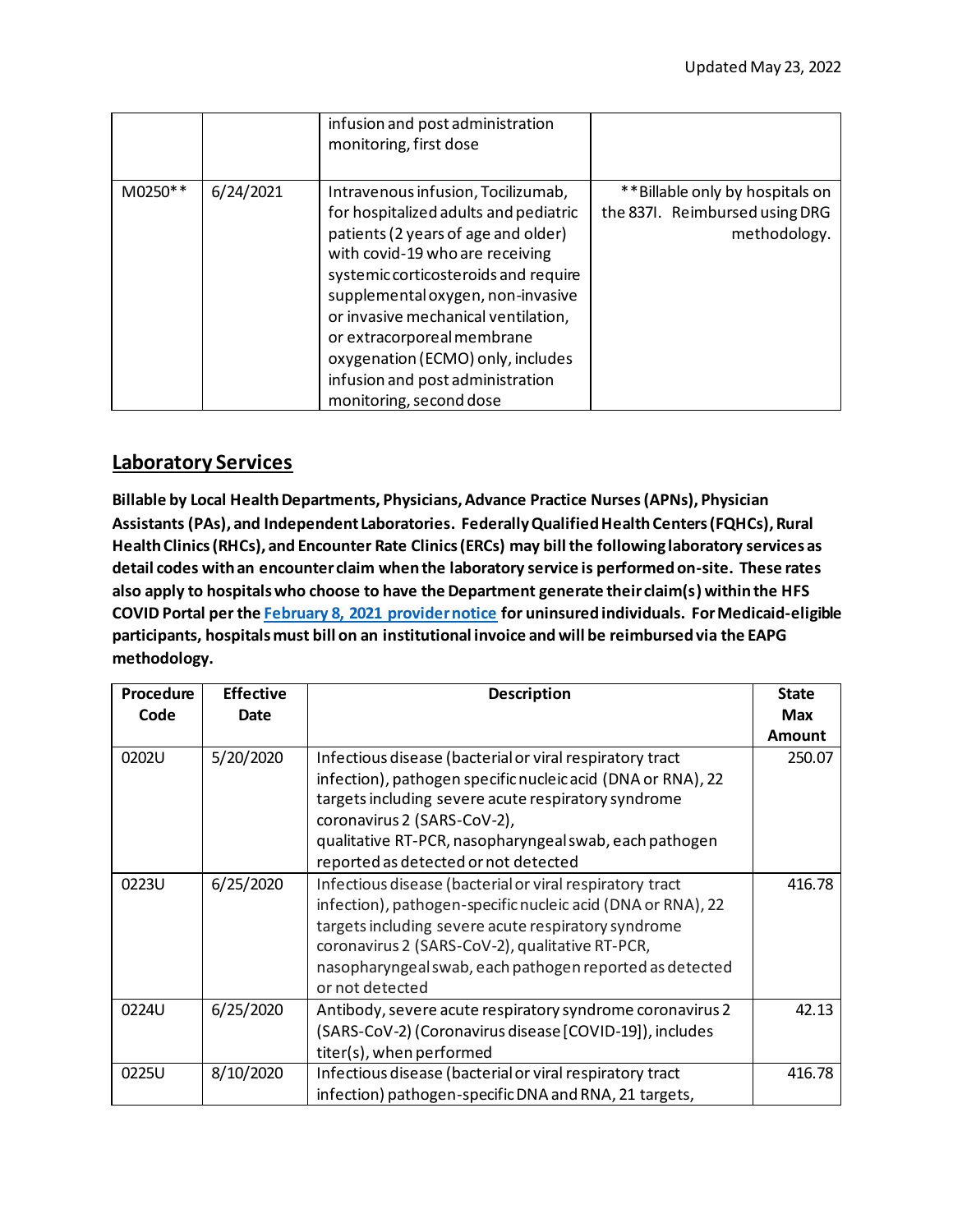|       |            | including severe acute respiratory syndrome coronavirus 2      |        |
|-------|------------|----------------------------------------------------------------|--------|
|       |            | (SARS-CoV-2), amplified probe technique, including multiplex   |        |
|       |            | reverse transcription for RNA targets, each analyte reported   |        |
|       |            | as detected or not detected                                    |        |
| 0226U | 8/10/2020  | Surrogate viral neutralization test (sVNT), severe acute       | 42.28  |
|       |            | respiratory syndrome coronavirus 2 (SARS-CoV-2)                |        |
|       |            | (Coronavirus disease [COVID-19]), ELISA, plasma, serum         |        |
| 0240U | 10/6/2020  | Infectious disease (viral respiratory tract infection),        | 142.63 |
|       |            | pathogen-specific RNA, 3 targets (severe acute respiratory     |        |
|       |            | syndrome coronavirus 2 [SARS-CoV-2], influenza A, influenza    |        |
|       |            | B), upper respiratory specimen, each pathogen reported as      |        |
|       |            | detected or not detected                                       |        |
| 0241U | 10/6/2020  | Infectious disease (viral respiratory tract infection),        | 142.63 |
|       |            | pathogen-specific RNA, 4 targets (severe acute respiratory     |        |
|       |            | syndrome coronavirus 2 [SARS-CoV-2], influenza A, influenza    |        |
|       |            | B, respiratory syncytial virus [RSV]), upper respiratory       |        |
|       |            | specimen, each pathogen reported as detected or not            |        |
|       |            | detected                                                       |        |
| 86318 | 4/10/2020  | Immunoassay for infectious agent antibody(ies), qualitative    | 16.90  |
|       |            | or semiqualitative, single step method (e.g. reagent strip)    |        |
|       |            |                                                                |        |
| 86328 | 4/10/2020  | Immunoassay for infectious agent antibody(ies), qualitative    | 45.23  |
|       |            | or semiquantitative, single-step method (e.g., reagent strip); |        |
|       |            | severe acute respiratory syndrome coronavirus 2 (SARS-CoV-     |        |
|       |            | 2) (Coronavirus disease [COVID-19])                            |        |
| 86408 | 8/10/2020  | Neutralizing antibody, severe acute respiratory syndrome       | 42.13  |
|       |            | coronavirus 2 (SARS-CoV-2) (Coronavirus disease [COVID-        |        |
|       |            | 19]); screen                                                   |        |
| 86409 | 8/10/2020  | Neutralizing antibody, severe acute respiratory syndrome       | 105.33 |
|       |            | coronavirus 2 (SARS-CoV-2) (Coronavirus disease [COVID-        |        |
|       |            | 19]); titer                                                    |        |
| 86413 | 9/8/2020   | Severe acute respiratory syndrome coronavirus 2 (SARS-CoV-     | 51.43  |
|       |            | 2) (Coronavirus disease [COVID-19]) antibody, quantitative     |        |
| 86769 | 4/10/2020  | Antibody; severe acute respiratory syndrome coronavirus 2      | 42.13  |
|       |            | (SARS-CoV-2) (Coronavirus disease [COVID-19])                  |        |
|       |            |                                                                |        |
|       |            |                                                                |        |
| 87426 | 6/25/2020  | Infectious agent antigen detection by immunoassay              | 35.33  |
|       |            | technique, (eg, enzyme immunoassay [EIA], enzyme-linked        |        |
|       |            | immunosorbent assay [ELISA], immunochemiluminometric           |        |
|       |            | assay [IMCA]) qualitative or semiquantitative, multiple-step   |        |
|       |            | method; severe acute respiratory syndrome coronavirus (eg,     |        |
|       |            | SARS-CoV, SARS-CoV-2 [COVID-19])                               |        |
| 87428 | 11/10/2020 | Infectious agent antigen detection by immunoassay              | 63.59  |
|       |            | technique, (eg, enzyme immunoassay [EIA], enzyme-linked        |        |
|       |            | immunosorbent assay [ELISA], fluorescence immunoassay          |        |
|       |            | [FIA], immunochemiluminometric assay [IMCA]) qualitative       |        |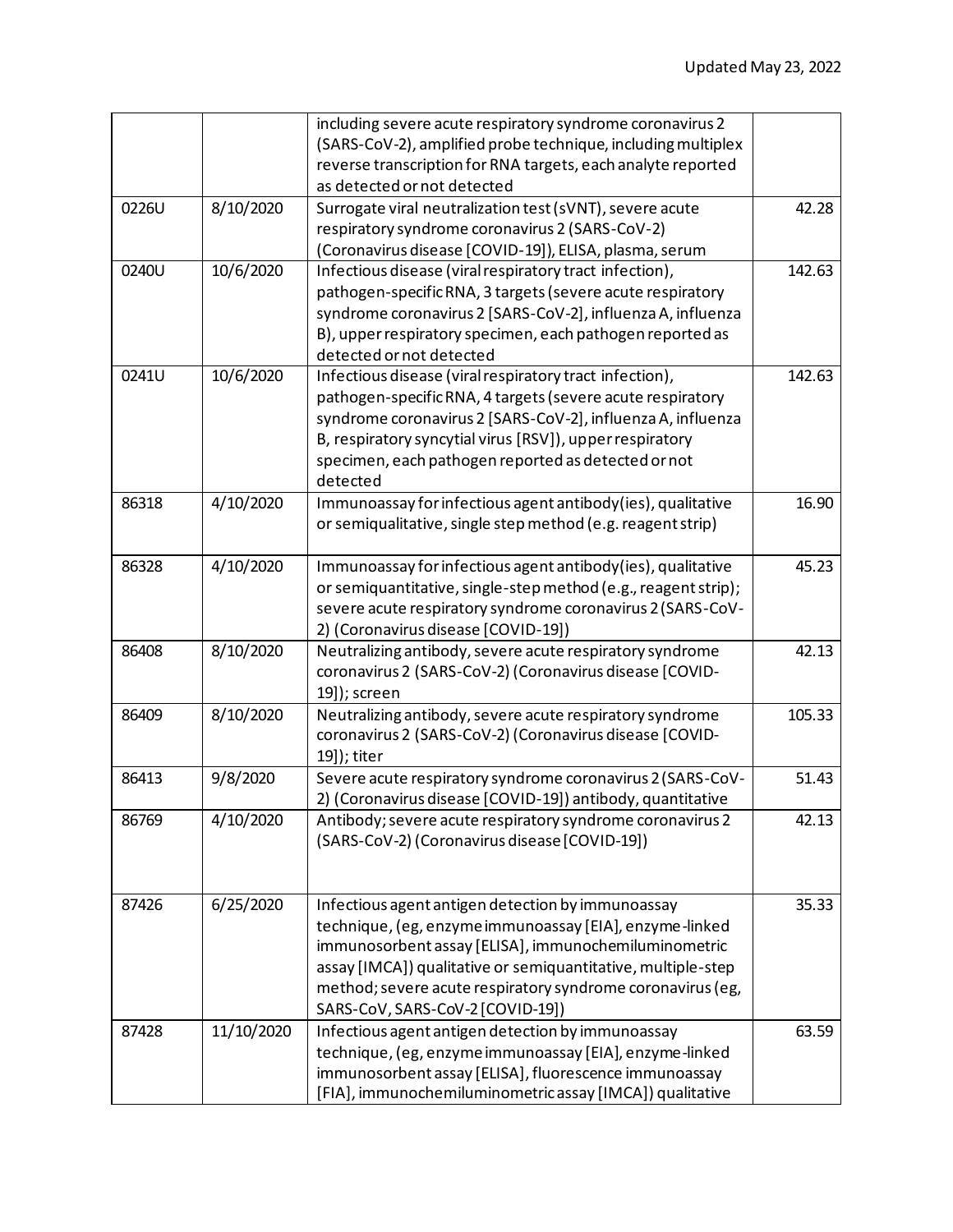|          |                                   | or semiquantitative; severe acute respiratory syndrome<br>coronavirus (eg, SARS-CoV, SARS-CoV-2 [COVID-19]) and<br>influenza virus types A and B SD: SARSCOV & INF VIR A&B AG<br>IA                                                                                                                                                                                                        |        |
|----------|-----------------------------------|--------------------------------------------------------------------------------------------------------------------------------------------------------------------------------------------------------------------------------------------------------------------------------------------------------------------------------------------------------------------------------------------|--------|
| 87635    | 3/13/2020                         | Infectious agent detection by nucleic acid (DNA or RNA);<br>severe acute respiratory syndrome coronavirus 2 (SARS-CoV-<br>2) (Coronavirus disease [COVID-19]), amplified probe<br>technique                                                                                                                                                                                                | 51.31  |
| 87636    | 10/6/2020                         | Infectious agent detection by nucleic acid (DNA or RNA);<br>severe acute respiratory syndrome coronavirus 2 (SARS-CoV-<br>2) (Coronavirus disease [COVID-19]) and influenza virus types<br>A and B, multiplex amplified probe technique                                                                                                                                                    | 142.63 |
| 87637    | 10/6/2020                         | Infectious agent detection by nucleic acid (DNA or RNA);<br>severe acute respiratory syndrome coronavirus 2 (SARS-CoV-<br>2) (Coronavirus disease [COVID-19]), influenza virus types A<br>and B, and respiratory syncytial virus, multiplex amplified<br>probe technique                                                                                                                   | 142.63 |
| 87811    | 10/6/2020                         | Infectious agent antigen detection by immunoassay with<br>direct optical (ie, visual) observation; severe acute<br>respiratory syndrome coronavirus 2 (SARS-CoV-2)<br>(Coronavirus disease [COVID-19])                                                                                                                                                                                     | 41.38  |
| U0001    | 2/4/2020                          | CDC 2019-Novel Coronavirus real-time RT-PCR diagnostic<br>panel                                                                                                                                                                                                                                                                                                                            | 35.91  |
| U0002    | 2/4/2020                          | Coronavirus (COVID-19) SARS-COV-2/2019-NCOV, Non-CDC<br>Lab Test                                                                                                                                                                                                                                                                                                                           | 51.31  |
| U0003    | 4/14/2020<br>through<br>2/28/2021 | Infectious Agent Detection by Nucleic Acid (DNA or RNA);<br>SARS-COV-2, COVID-19, Amplified Probe Technique, High<br>Throughput Technologies                                                                                                                                                                                                                                               | 100.00 |
| U0003    | 3/1/2021                          | Infectious Agent Detection by Nucleic Acid (DNA or RNA);<br>SARS-COV-2, COVID-19, Amplified Probe Technique, High<br><b>Throughput Technologies</b>                                                                                                                                                                                                                                        | 75.00  |
| U0004    | 4/14/2020<br>through<br>2/28/2021 | 2019-NCOV Coronavirus, SARS-CoV-2/2019-nCoV (COVID-<br>19), Any Technique, Multiple Subtypes, Non-CDC, High<br>Throughput Technologies                                                                                                                                                                                                                                                     | 100.00 |
| U0004    | 3/1/2021                          | 2019-NCOV Coronavirus, SARS-CoV-2/2019-nCoV (COVID-<br>19), specimen collection. (*add-on to U0003 or U0004 Any<br>Technique, Multiple Subtypes, Non-CDC, High Throughput<br>Technologies                                                                                                                                                                                                  | 75.00  |
| $+U0005$ | 3/1/2021                          | Infectious agent detection by nucleic acid (DNA or RNA);<br>severe acute respiratory syndrome coronavirus 2 (SARS-CoV-<br>2) (Coronavirus disease [COVID-19]), amplified probe<br>technique, CDC or non-CDC, making use of high throughput<br>technologies, completed within 2 calendar days from date<br>and time of; List separately in addition to either HCPCS code<br>U0003 or U0004) | 25.00  |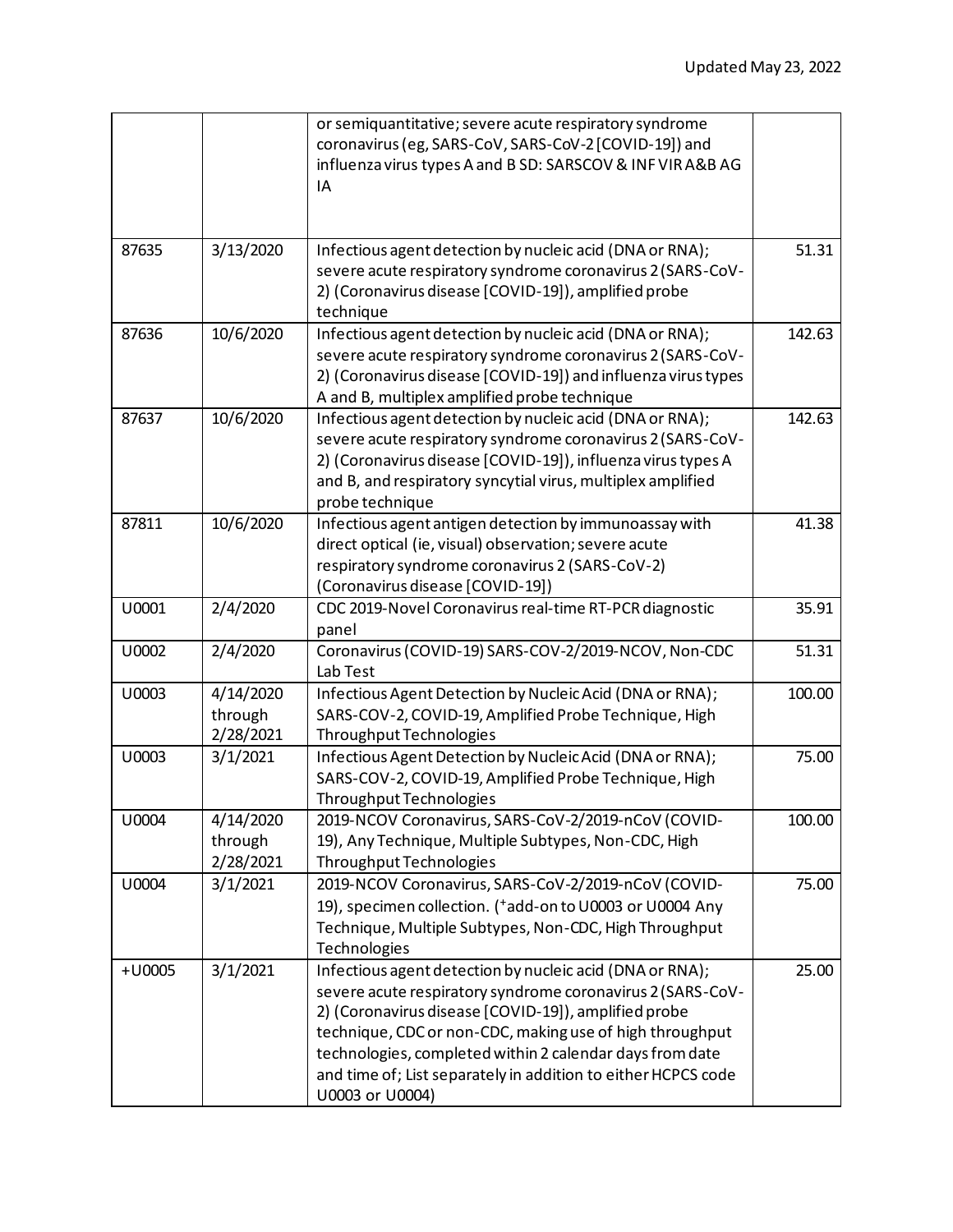| <i>NOTE:</i> certain conditions must be met to bill this code; |  |
|----------------------------------------------------------------|--|
| refer to the 02/26/2021 provider notice for billing            |  |
| guidelines                                                     |  |

### **COVID-19 Diagnostic Testing Specimen Collection**

**\*Billable by Local Health Departments, Physicians, Advance Practice Nurses (APNs), Physician Assistants (PAs), and Federally Qualified Health Centers (FQHCs) with drive-thru testing sites. FQHCs may bill fee-for-service when there is not a billable medical encounter.**

**\*\*Billable by Local Health Departments, Physicians, Advance Practice Nurses (APNs), Physician Assistants (PAs), and Independent Labs.**

**\*\*\*Billable by Independent Labs only.**

| Procedure  | <b>Effective</b> | <b>Description</b>                                                                                                                                                                                                                                             | <b>State</b>  |
|------------|------------------|----------------------------------------------------------------------------------------------------------------------------------------------------------------------------------------------------------------------------------------------------------------|---------------|
| Code       | Date             |                                                                                                                                                                                                                                                                | <b>Max</b>    |
|            |                  |                                                                                                                                                                                                                                                                | <b>Amount</b> |
| 99000*     | 3/18/2020        | Handling of Specimen for Transfer from Office to a Lab                                                                                                                                                                                                         | 23.46         |
| $G2023**$  | 3/1/2020         | Specimen Collection, SARS-CoV-2, COVID-19, any specimen                                                                                                                                                                                                        | 23.46         |
|            |                  | source                                                                                                                                                                                                                                                         |               |
| $G2024***$ | 3/1/2020         | Specimen collection for severe acute respiratory syndrome<br>coronavirus 2 (SARS-CoV-2) (Coronavirus disease [COVID-<br>19]), from an individual in a skilled nursing facility or by a<br>laboratory on behalf of a home health agency, any specimen<br>source | 25.46         |

#### **COVID-19 Testing and Testing-Related Services for the Uninsured Population**

**The following procedure codes are covered for the uninsured population for the purposes of COVID-19 testing and testing-related services for dates of service beginning March 18, 2020. Testing-related services include those directly related to the administration of an in vitro diagnostic product described in section 1905(a)(3)(B) of the Social Security Act, or to the evaluation of a patient for purposes of determining the need for such product.**

HCPCS codes: G2010, G2012, G2023, G2024, G2061, G2062, G2063, G2250, G2251, G2252, T1015, U0001, U0002, U0003, U0004, U0005

CPT codes: 0001A\*, 0002A\*, 0003A\*, 0004A\*, 0011A\*, 0012A\*, 0013A\*, 0031A\*, 0034A\*, 0051A\*, 0052A\*, 0053A\*, 0054A\*, 0064A\*, 0071A\*, 0072A\*, 0073A\*, 0094A\*, 0224U, 0226U, 0240U, 0241U, 71045, 71046, 71047, 71048, 86318, 86328, 86408, 86409, 86413, 86769, 87426, 87428, 87635, 87636,